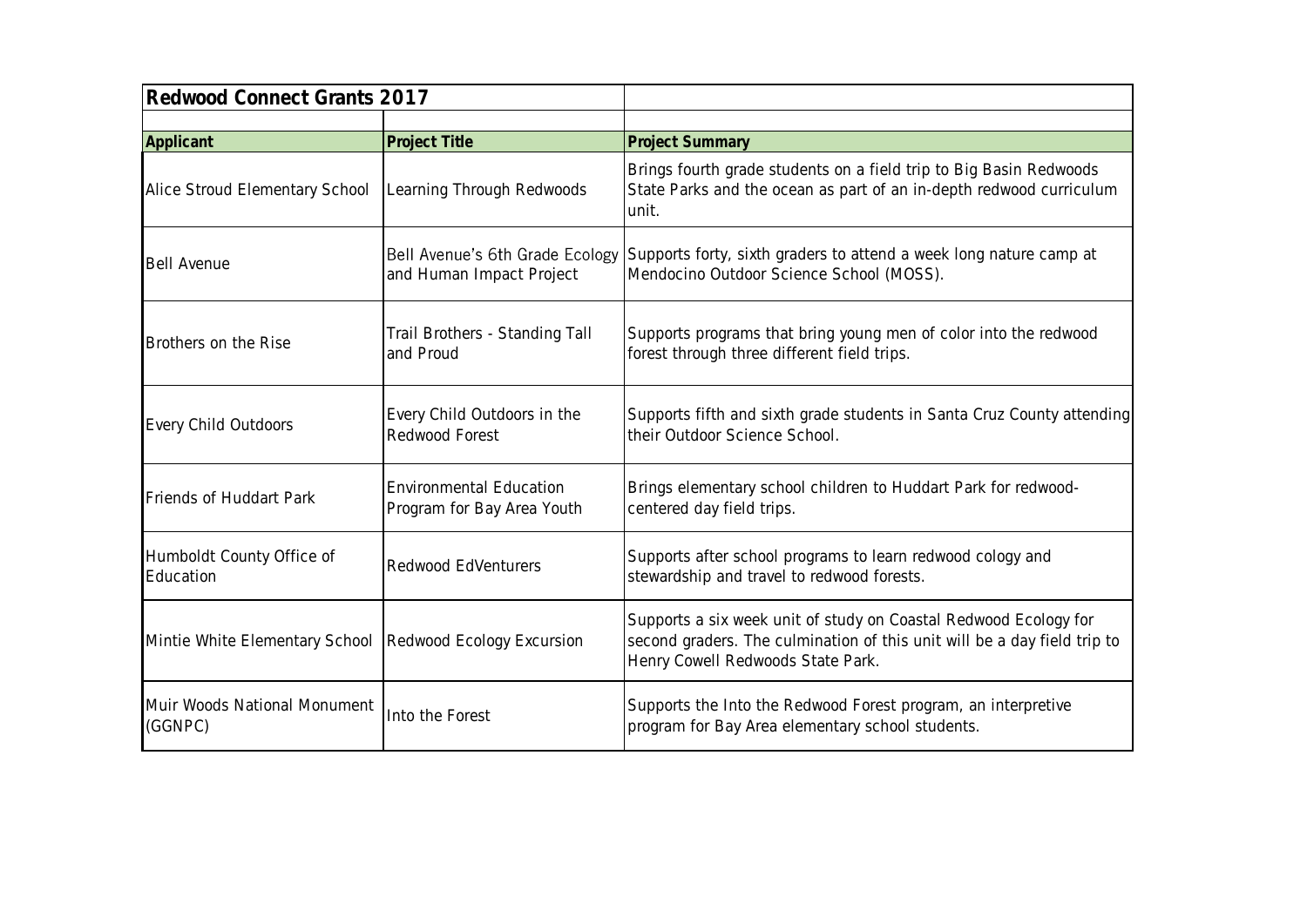| NatureBridge                                  | <b>Teen Environmental Education</b><br>Mentorship (TEEM) Muir Woods<br>Visit       | Supports teen interns to visit Muir Woods and participate in Fern<br>Watch                                                                                                                                                                                                        |
|-----------------------------------------------|------------------------------------------------------------------------------------|-----------------------------------------------------------------------------------------------------------------------------------------------------------------------------------------------------------------------------------------------------------------------------------|
| Pomolita Middle School                        | MOSS Science Education,<br>Outdoor Fieldtrip                                       | Helps fifty-five sixth graders to attend a week long outdoor science<br>camp, at Mendocino Woodlands State Park.                                                                                                                                                                  |
| Redwood National & State parks                | Training the next generation of<br>redwood stewards                                | Supports an internship program providing students with experience in<br>various facets of Vegetation Management in the redwood<br>ecosystem, including redwood forest restoration, rare plant and<br>phenology monitoring, invasive plant control and fire<br>effects monitoring. |
| Sonoma Ecology Center                         | Educational Field Trips to<br>Sugarloaf Ridge State Park                           | Supports elementary student day field trips to learn about the<br>redwoods and Sonoma Creek Watershed at Sugarloaf Ridge State<br>Park.                                                                                                                                           |
| Stewards of the Coasts and<br>Redwoods        | Forest to the Sea Program                                                          | Support the redwood forest and watershed segments of the program,<br>serving K through 12th grade students, primarily from Sonoma County<br>schools                                                                                                                               |
| Ventana Wilderness Alliance                   | Discovering the Southernmost<br>redwoods                                           | Supports Salinas Valley youth to visit State and National redwood<br>parks to learn about redwoods and perform stewardship projects.                                                                                                                                              |
| Vida Verde Nature Education                   | <b>Environmental Education Trips</b><br>for Low-Income Youth: Focus on<br>Redwoods | Supports three-day, overnight camping experiences in the redwoods<br>for Bay Area inner-city, minority, and low-income youth.                                                                                                                                                     |
| Wilderness Arts and Literacy<br>Collaborative | Earth's Dynamic Balance:<br>Evolution in Our Ever Changing<br>World                | Supports redwood-focused educational program for Balboa and<br>Downtown high school students, including both in-class lessons and<br>field trips to California parks; multidisciplinary approach includes<br>science, art, poetry.                                                |